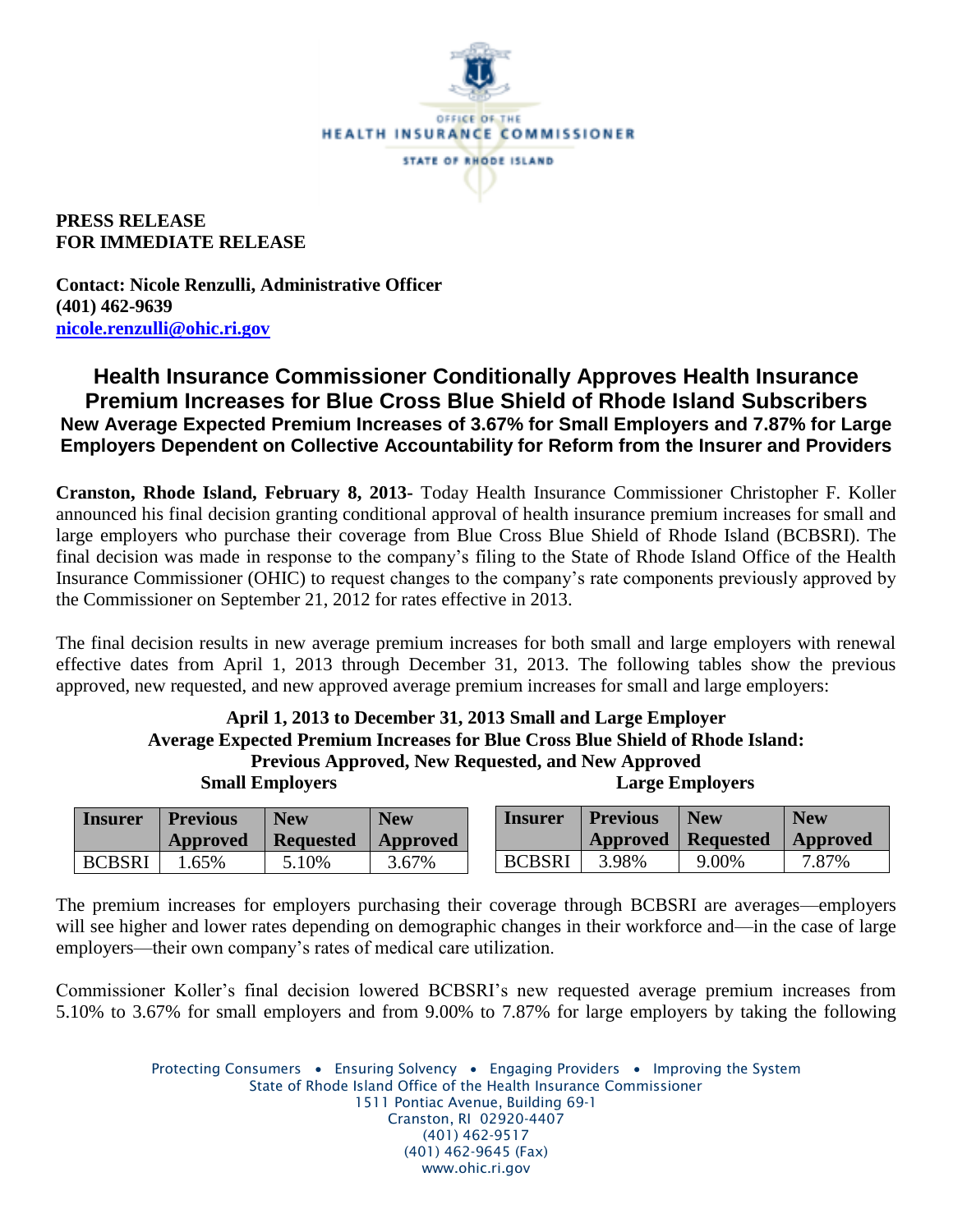Page 2 December 2012 BCBSRI Health Insurance Premium Rate Submission Final Decision Press Release, February 2013

actions. First, OHIC disallowed requested administrative expense increases of 0.80% for small employers and 0.50% for large employers. Second, OHIC made an additional increase of no more than 0.63% for small and large employers contingent on the future filing of complete 2012 medical expense data that justifies need for this possible additional increase (described in further detail below).

"My office is charged with keeping health insurance as affordable as possible while ensuring the solvency of the state's insurers," said Commissioner Koller. "Given these twin responsibilities, I am conditionally approving BCBSRI's unusual mid-year request because I have found the threat to the company's financial condition, resulting from unanticipated increased medical expenses, to be credible. These increases are necessary to address this threat."

BCBSRI estimated a 2012 commercial group operating loss of \$40.7 million, which it asserted would reduce its reserves to \$246 million. The target BCBSRI reserve level set by OHIC currently equates to \$358 million. BCBSRI also estimated that if OHIC were to have denied its increase request entirely, its reserves would have dropped to \$232 million by the end of 2013—putting it on a path toward serious financial instability.

Commissioner Koller added, "With that said, it is also my view that employers cannot be expected to bear these increased average premiums without the assurance of more collective accountability for reform from BCBSRI and the providers with whom it contracts. That is why I am making my approval conditional on BCBRI's agreement to four conditions aimed at improving affordability and accountability. This will require the commitment of providers, as well as BCBSRI, to reform."

The four conditions put into place by the final decision are as follows:

- **1. Affordable Insurance Plans**: By May 1, 2014, BCBSRI will be required to offer at least one new, affordable health insurance plan to consumers priced at least 15% less than the price of a plan with comparable benefits. The plan(s) must incorporate financial incentives for BCBSRI subscribers to use providers that have agreed with BCBSRI to offer health care services with price discounts and utilization procedures designed to achieve the plan's affordability goal. These plan(s) can also include financial incentives for using providers affiliated with one or more health systems.
- **2. Additional 2013 Increase Criteria:** BCBSRI must file complete 2012 medical expense data by March 2013 with OHIC. If OHIC determines that it is justified by the filed data, the company may then request an additional increase of no more than 0.63% for small and large employers.
- **3. Financial Recovery Plan:** BCBSRI must file a report on its financial recovery plan on a quarterly basis in 2013 to ensure that it is making adequate progress in addressing its financial condition.
- **4. Monitoring:** BCBSRI must meet with OHIC on a quarterly basis to review its compliance with the affordable insurance plans condition, above.

Commissioner Koller continued, "As I have repeatedly said, health insurance continues to be expensive—too expensive—because the underlying cost of health care itself is expensive. With the work we are doing in Rhode Island to transform primary care, build health information technology, engage consumers, coordinate care, and

> Protecting Consumers • Ensuring Solvency • Engaging Providers • Improving the System State of Rhode Island Office of the Health Insurance Commissioner 1511 Pontiac Avenue, Building 69-1 Cranston, RI 02920-4407 (401) 462-9517 (401) 462-9645 (Fax) www.ohic.ri.gov